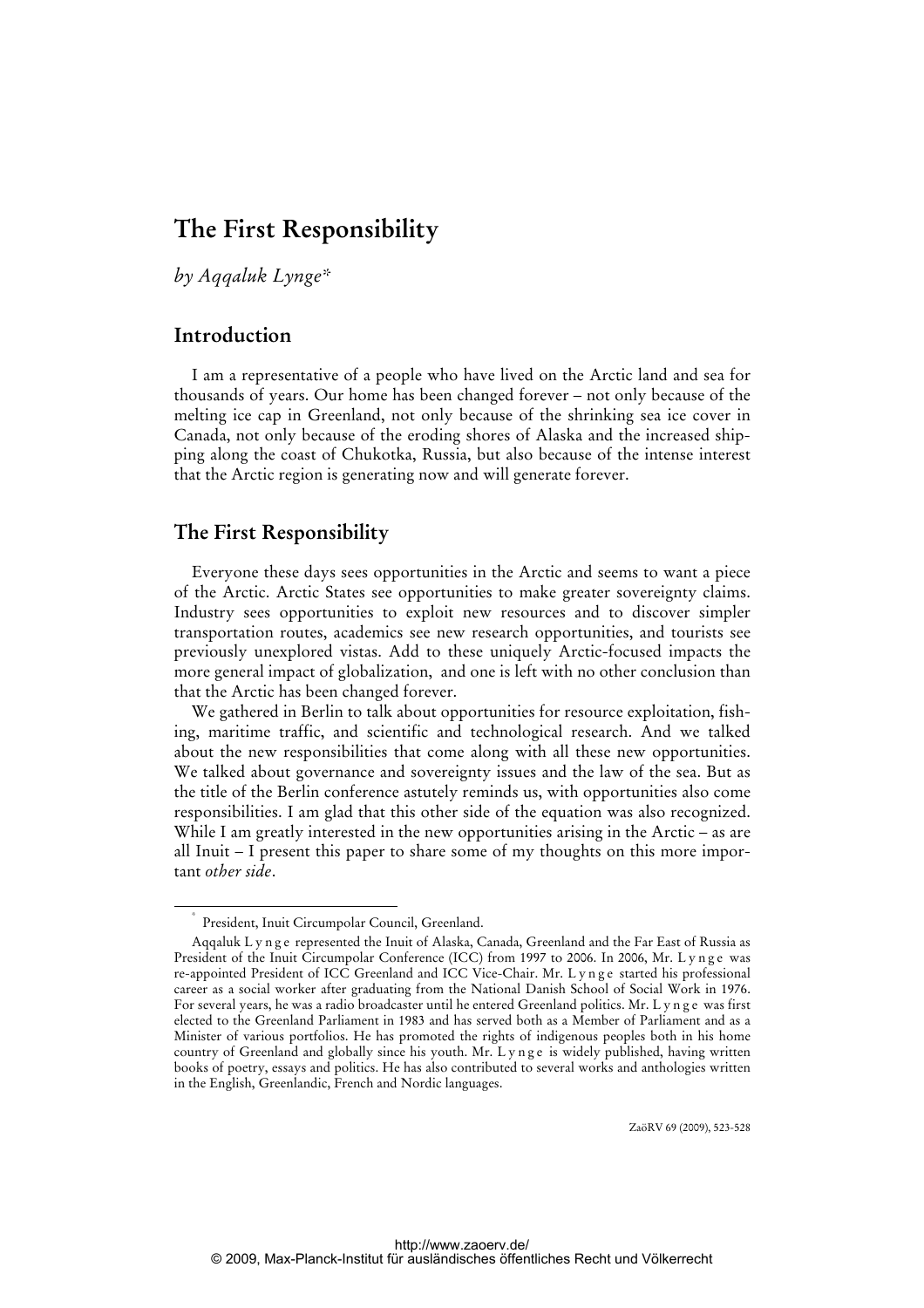### 524 Lynge

Germany is a recognized world leader in responsible development, as are Denmark and Norway, and the EU in general. As Germany and others take even greater interest in the Arctic, I would like to underline the most important responsibility of anyone who comes to work in the Arctic or seek economic opportunities in the Arctic: your *First Responsibility* is to work in partnership with Inuit.

Inuit are the maritime indigenous people of the Arctic. Our unique knowledge and comprehensive understanding of the Arctic is unsurpassed, and there is no one in this world who cares more about what happens in the Arctic than we do – just as there is no one in the world who cares more about what happens in Germany than do Germans. Therefore, I would like to invite you to come to the Arctic and even to seek opportunities. But first of all, I ask you to consider the *First Responsibility*.

## **Who Are the Inuit?**

Because Inuit will be essential partners in the greater foray into the Arctic, I would like to explain to you who we are, the challenges we are facing as we attempt to deal with new Arctic policies and new interests that are coming at us from as far away as China, and the ways in which Europe's escalating Arctic interests may affect us. I would also like to tell you what the Inuit Circumpolar Council<sup>1</sup> has been doing about some of these challenges and why it is important for Germany, and the whole of the EU for that matter, to deal with Inuit directly and not just with Arctic governments.

*Who are the Inuit?* We are an Arctic people. The November 2008 European Commission Communication on "The European Union and the Arctic Region" defines the Arctic region as the "area around the North Pole north of the Arctic Circle" and strongly emphasizes marine issues.<sup>2</sup> Both the EC Communication and the October 2008 European Parliament Resolution on "Arctic Governance" promote a strong linkage between the EU's Arctic policy and the EU's "Integrated Maritime Policy".<sup>3</sup> The USA's new Arctic policy says "the Arctic region is primarily a maritime domain".<sup>4</sup>

 $\overline{\phantom{0}}$ <sub>1</sub> See <[http://www.inuit.org/>](http://www.inuit.org/) (3 July 2009).

<sup>2</sup> Commission of the European Communities 'Communication from the Commission to the European Parliament and the Council—The European Union and the Arctic Region' COM (2008) 763 final (20 November 2008) 2.

<sup>3</sup> Ibid. 2, 12; European Parliament Resolution 'Arctic Governance' P6\_TA(2008)0474 (9 October 2008) para. A; Commission of the European Communities 'Communication from the Commission to the European Parliament, the Council, the European Economic and Social Committee and the Committee of the Regions—Integrated Maritime Policy for the European Union' COM (2007) 575 final (10 October 2007).

<sup>4</sup> United States National Security Presidential Directive and Homeland Security Presidential Directive NSPD 66/HSPD 25 'Arctic Region Policy' (9 January 2009) [<http://www.fas.org/irp/](http://www.fas.org/irp/) offdocs/nspd/nspd-66.htm> (7 July 2009), ch B.3.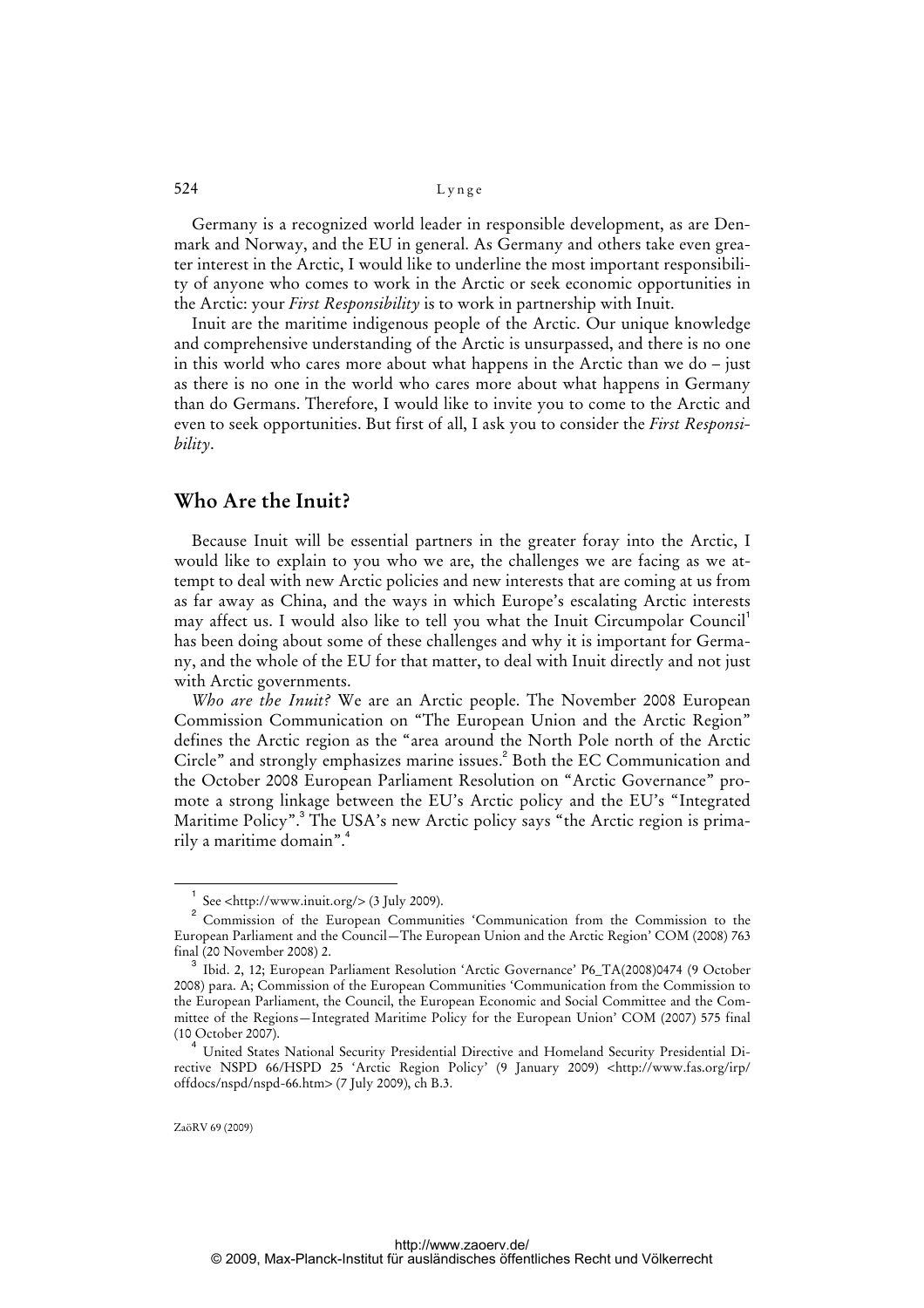*Who are the Inuit?* We are a true *maritime* people of the Arctic, stretching across the Arctic regions of four nation States: we live in Russia, Alaska, Canada and Greenland. As the maritime people of the Arctic, Inuit cannot be ignored by Arctic policies and development.

*Who are the Inuit?* We are an indigenous people of the Arctic. That means we have lived in the Arctic since time immemorial and we intimately know and understand our environment. It also means that we have rights and obligations under various international instruments that pertain to indigenous peoples.<sup>5</sup> These instruments should not be ignored by any of our future partners in the Arctic. These instruments are important for all of Europe as they have signed on to most of them. And Europe is a recognized world leader in promoting and supporting the rights of indigenous peoples.

*Who are the Inuit?* We are people who believe in negotiating and forming partnerships, even with those who have colonized us and have attempted to take our lands and seas from us. Inuit have entered into various self-government arrangements and land claims agreements with Arctic States. These cannot be ignored by others: not by Germany or Denmark or Norway, not by anybody.

*Who are the Inuit?* While we are a single people with a strong sense of unity, we also have long-standing ties to the Russian Federation, to the USA, and to Canada. And we have a very strong connection to Europe through Greenland. While Greenland opted out of the European Community in 1985,<sup>6</sup> it remained connected to Denmark, which is an EU member. Furthermore, Greenland has many separate agreements with the EU regarding fisheries and so on – just as Norway does, though it is also not an EU member.

*Who are the Inuit?* We are a people who rely on traditional knowledge, as well as western science. We hunt seals and whales, eat eggs gathered from Arctic birds, and use Arctic plants. We eat seal meat and sell seal skins and create works of art from the parts of animals we do not use. We have been taught by our parents and grandparents to conserve our flora and fauna and use them in a wise and sustainable manner. Inuit are committed to being active partners in the new Arctic, not only so that some of the economic benefits are fairly enjoyed by us, but because we fear that if we are not partners, and are not at the table, then the Arctic's physical, cultural, and social environments will suffer irreversible harm. It is our intimate knowledge of the Arctic and our commitment to the health and well-being of our Arctic home that together justify our position regarding your *First Responsibi-*

ZaöRV 69 (2009)

<sup>5</sup> Cf. e.g. United Nations Declaration on the Rights of Indigenous Peoples (13 September 2007) UN Doc A/Res/61/295.

<sup>&</sup>lt;sup>6</sup> Treaty Amending, with regard to Greenland, the Treaties Establishing the European Union (signed 13 March 1984, entered into force 1 February 1985) [1985] OJ L25/1. 7

Agreement on Fisheries between the European Economic Community and the Kingdom of Norway (signed 27 February 1980, entered into force 16 June 1981) [1980] OJ L226/48; Fisheries Partnership Agreement between the European Community on the One Hand, and the Government of Denmark and the Home Rule Government of Greenland, on the Other Hand (signed 2 June 2006, entered into force 2 July 2007 ) [2007] OJ L172/4.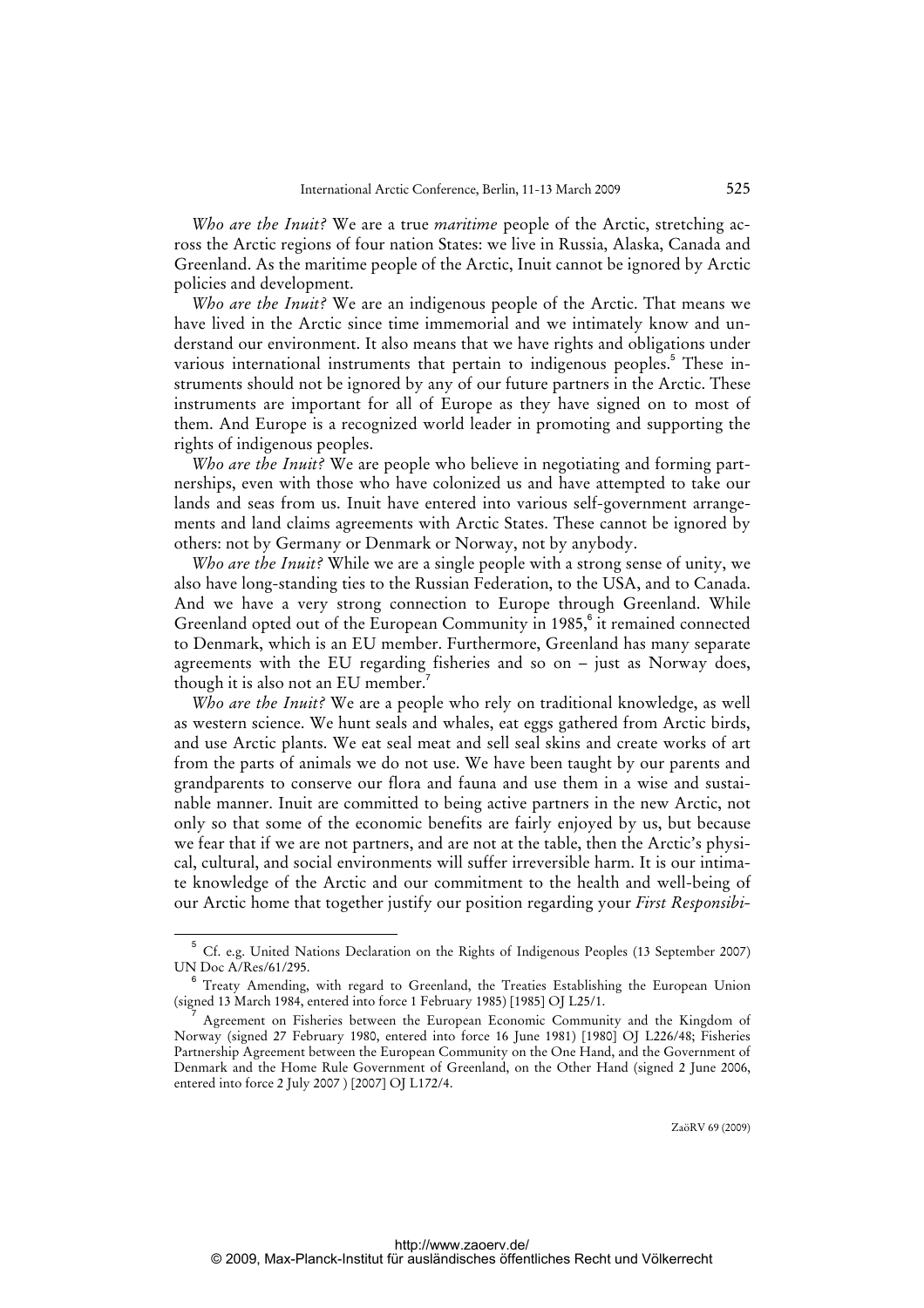## 526 Lynge

*lity*. Your *First Responsibility* is to work in partnership with Inuit because we know the Arctic and we are committed to safeguarding the well-being of the Arctic.

# **What Is the Role of the Inuit Circumpolar Council (ICC) in This?**

ICC was founded to promote Inuit unity, to promote the protection of the Arctic environment, and to make sure Inuit are involved in policy-making and in the development plans others have in mind for our homeland. ICC has used its United Nations consultative status to promote the international interests of Inuit for the past 25 years. ICC was centrally involved in the process of drafting the UN Declaration on the Rights of Indigenous Peoples. Germany, and in fact all EU Member States, and Norway strongly supported the adoption of this Declaration at the UN General Assembly. ICC has been instrumental in promoting and supporting various international agreements, often in partnership with European Member States, such as the Stockholm Convention on the Elimination of Persistent Organic Pollutants.<sup>8</sup> ICC was instrumental in the establishment of the Arctic Environmental Protection Strategy,<sup>9</sup> an eight-nation Arctic initiative that promoted environmental cooperation in the Arctic, and was a forerunner of the Arctic Council. ICC is active in the UN Permanent Forum on Indigenous Issues, has worked with the UN Framework Convention on Climate Change,<sup>10</sup> has made submissions to the Convention on Biological Diversity,<sup>11</sup> and has participated actively in the International Union for Conservation of Nature and the United Nations Environment Programme. ICC is deeply involved in the projects of the International Polar Year. As you can see, ICC is not a newcomer to working at the international level so that a difference can be made at the local level. I invite the EU and the German government to work with ICC directly, bilaterally.

ICC was a strong promoter of the Arctic Council, established in 1997, and helped create the status of "permanent participants" on the Arctic Council for the exclusive use of international indigenous peoples' organizations of the Arctic. As permanent participants, indigenous peoples have much more direct input than those with observer status. Arctic Council members understood that indigenous peoples must be front and center in all decisions affecting them. Having this participa-

 $\overline{a}$ <sup>8</sup> Stockholm Convention on Persistent Organic Pollutants (concluded 22 May 2001, entered into force 17 May 2004) (2001) 40 ILM 532.

<sup>9</sup> Arctic Environmental Protection Strategy 'Declaration on the Protection of the Arctic Envi-<br>
1991) <http://arctic-council.npolar.no/Archives/AEPS%20Docs/artic ronment' (14 June 1991) <[http://arctic-council.npolar.no/Archives/AEPS%20Docs/artic\\_](http://arctic-council.npolar.no/Archives/AEPS%20Docs/artic_) environment.pdf> (6 July 2009).

<sup>&</sup>lt;sup>10</sup> United Nations Framework Convention on Climate Change (with Annexes) (concluded 9 May 1992, entered into force 21 March 1994) 1771 UNTS 107.

<sup>11</sup> Convention on Biological Diversity (concluded 5 June 1992, entered into force 29 December 1993) 1760 UNTS 79.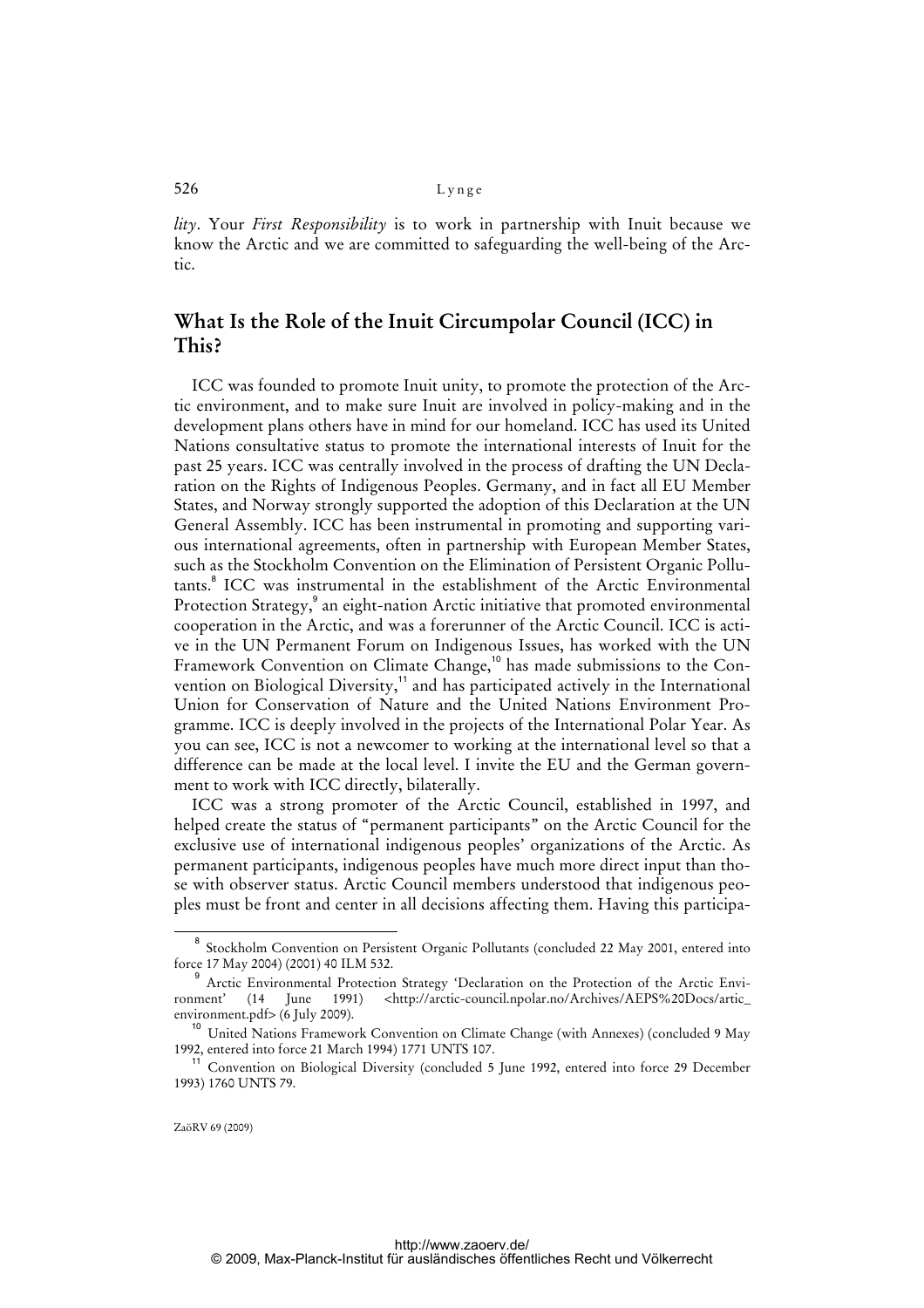tory status is one thing, but having the necessary resources to actively and adequately participate in all the Arctic Council's working groups is another. We welcome new observers, such as the EU, at the Arctic Council, but we believe that any application for membership should come with a record of support to Inuit and a plan as to how they will support the aspirations and rights of Inuit and other indigenous peoples in the Arctic. In other words, when you apply to the Arctic Council, tell us how you will meet your *First Responsibility*.

ICC has worked with Inuit organizations across the Arctic to present our strong concerns to Germany and other EU members. We expressed our concern to Germany in particular about the proposed import ban on seal products.<sup>12</sup> It is well documented that past actions such as this have contributed significantly to increased social problems, including suicides, in Inuit communities.<sup>13</sup> We were frankly disappointed that Germany did not make direct contact with ICC on this matter before acting. This was uncharacteristically irresponsible of Germany. Dialogue must continue on many fronts, and it does not have to happen only inside the Arctic Council. In fact, given the range of issues that the Arctic Council will not touch, this bilateral relationship between Inuit and European States is imperative.

Last year, ICC hosted a very successful Inuit Leaders' Summit on Arctic Sovereignty in Kuujjuaq, Canada. While others have been talking about who owns the Arctic, who has the right to traverse the Arctic, who can use its resources and so on, Inuit have often been left out of the dialogue. In May of last year, I was invited to speak at the "Oceans Five" summit in Ilulissat, Greenland that was chaired by Denmark's Minister for Foreign Affairs, and I was grateful for being allowed to make the case for Inuit from Russia, Alaska, Canada and Greenland. However, it is ICC's belief that these types of meetings should afford ICC at least the same participatory status it now has at the Arctic Council – that of sitting at the same table as ministers and taking active part in talks. Inuit leaders at the Kuujjuaq summit asked ICC to draft a declaration on Arctic sovereignty.<sup>14</sup>

There are many matters unique to the Arctic and to the Inuit who live there that require focused attention. Matters of seals, polar bears, sea transportation, unique flora and fauna research, Arctic sovereignty, and many other issues deeply concern Inuit, as we are the first to feel the effects when others take these matters into their own hands. We would urge Germany and other EU members to play a strong and supportive role in the Arctic Council, but we equally urge them to enter into a separate dialogue with ICC. There are many issues that are not discussed at the

Commission of the European Communities 'Proposal for a Regulation of the European Parliament and of the Council Concerning Trade in Seal Products' COM(2008) 469 final (23 July 2008).

<sup>13</sup> Cf. e.g. Inuit Circumpolar Conference *The Arctic Sealing Industry, A Retrospective Analysis of its Collapse and Options for Sustainable Development*: *Prepared by Inuit Circumpolar Conference as a Contribution to the Arctic Environment Protection Strategy Task Force on Sustainable Development and Utilization* (Inuit Circumpolar Conference Ottawa 1995).

<sup>&</sup>lt;sup>14</sup> Inuit Circumpolar Council 'A Circumpolar Inuit Declaration on Sovereignty in the Arctic' (28 April 2009) <<http://www.inuitcircumpolar.com/files/uploads/icc-files/PR-2009-04-28-Signed-Inuit->Sovereignty-Declaration-11x17.pdf> (21 July 2009).